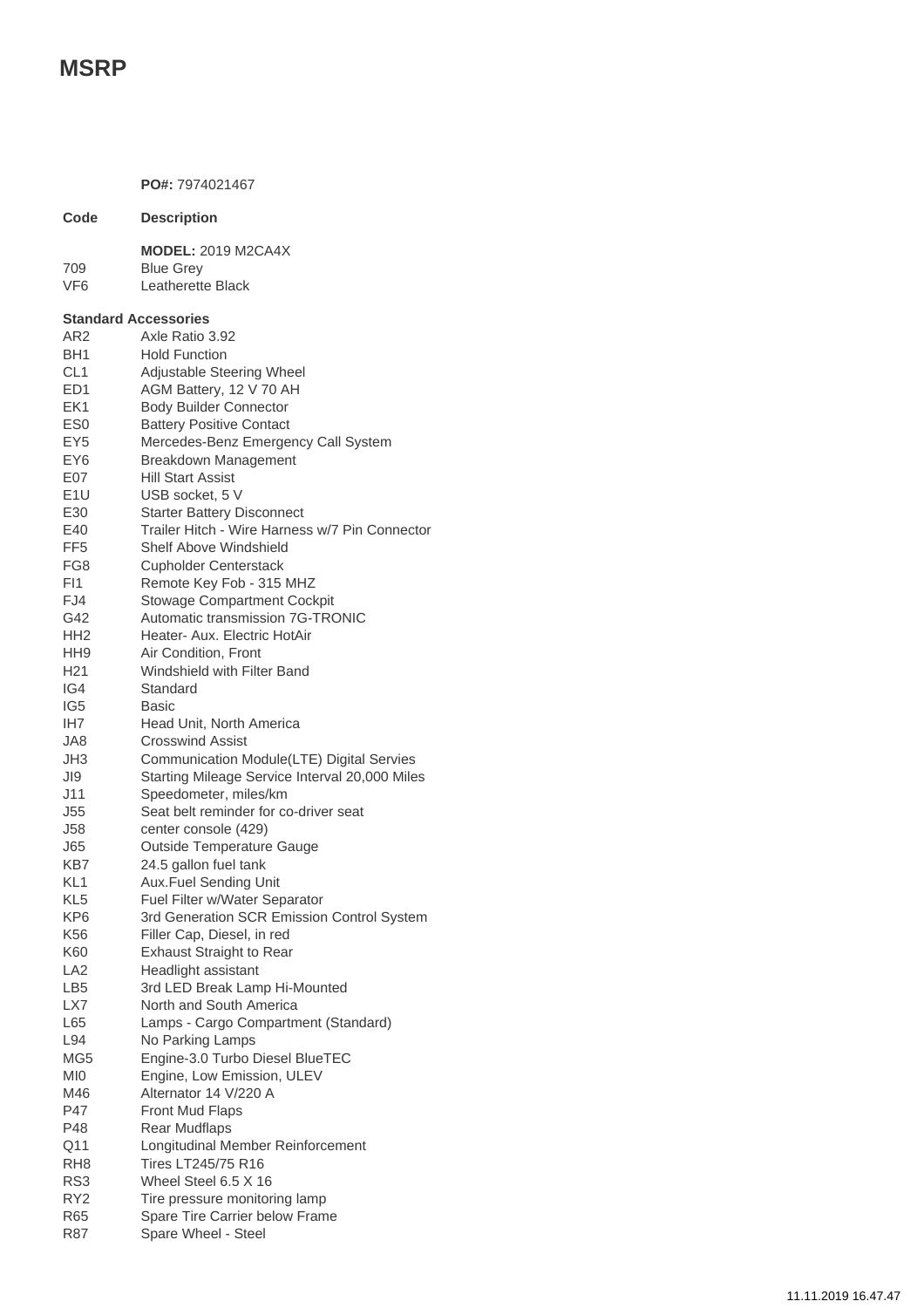| SA <sub>5</sub> | Air Bag- Driver                                                 |
|-----------------|-----------------------------------------------------------------|
| SA6             | Airbag, front passenger                                         |
| SH1             | Thorax-pelvis sidebag, driver                                   |
| SH <sub>2</sub> | Thorax-pelvis sidebag, co-driver                                |
| SH <sub>9</sub> | Airbag, Driver/Passenger Window                                 |
| SK2             | Seat Occpancy Reconition, Driver's Seat                         |
| S <sub>22</sub> | <b>Armrest for Driver Seat</b>                                  |
| S25             | Armrest for Passenger Seat                                      |
| T16             | Sliding Door- Right Side (Standard)                             |
| V94             | Cable duct on side wall                                         |
| V95             | Cable duct on rear portal                                       |
| XC <sub>8</sub> | VIN visible from outside                                        |
| XL <sub>2</sub> | Weight Variant 4.100 KG                                         |
| XQ1             | VIN Encoded vehicle data with check digit                       |
| XY9             | MODEL YEAR 2019                                                 |
| XZ <sub>0</sub> | RY CODE                                                         |
| X64             | LITERATURE ENGLISH                                              |
| Y43             | <b>Hydraulic Jack</b>                                           |
| ZU8             | Country Code - USA                                              |
| ZZ4             | Brand content Mercedes-Benz, North America                      |
| Z44             | Registration of vehicle not possible in EU                      |
|                 |                                                                 |
| <b>Options</b>  |                                                                 |
| COA             | <b>Basic Comfort Package 2</b>                                  |
|                 | SK1 Comfort Headrest-Passenger's Seat                           |
|                 | SK0 Comfort Headrest-Driver's Seat                              |
|                 | SE5 Lumbar support, driver's seat                               |
|                 | SE4 Lumbar support, co-driver's seat                            |
|                 | LC4 Comfort overhead control panel                              |
| C01             | C01 - Driver Convenience Package                                |
|                 | <b>JW8</b> Attention Assist                                     |
|                 | JA7 Blind Spot Assist                                           |
|                 | F68 Exterior mirror heated and electr. adjustable               |
|                 | F64 Electrically Folding Exterior Mirrors                       |
|                 | FZ9 Two additional master keys                                  |
|                 | FJ1 I/P Hinged Lid-Center Stack Bin                             |
|                 | E46 12V Power Outlet- Driver Seat Base                          |
|                 | C6L Multifunction Steering Wheel                                |
| C02             | C02 - Premium Package                                           |
|                 | JF1<br>Rain sensor                                              |
|                 | JB4 322 Active Lane Keeping Assist                              |
|                 | FM3 Wet Wiper System                                            |
|                 | <b>BA3</b> Brake Assist Plus                                    |
| CO <sub>3</sub> | C03 - Premium Plus Package                                      |
|                 | <b>XM4 ACOUSTIC PACKAGE</b>                                     |
|                 | JK5 Instrument Cluster with Colourdisplay (Highline)            |
|                 | JA9 Traffic Sign Assist                                         |
|                 | E4M MBUX Multimedia System with 10.25" Touchscreen              |
|                 | E1S Satellite Radio                                             |
|                 | E1G Intelligent Navigation                                      |
|                 | E1B Tray for Smartphones incl. wireless charging                |
|                 | EX9 Free map data updates for 3yrs                              |
|                 | ET4 Distance Regulator Distronic Plus                           |
|                 | CL3 Leather Steering Wheel                                      |
| X30             | Low & High Range 4x4 Package                                    |
|                 | ZG3 4x4 High Range w/Low Range Transfer Case                    |
|                 | T75 Door mounted assist handles, driver &passenger              |
| X67             | X67 - Chrome Grille Package<br>FK3 Chromed Trim Radiator Grille |
|                 | CN2 Radiator Grille Frame in Vehicle Color                      |
| X68             | X68 - Comfort Plus Package                                      |
|                 | SF2 Co-driver's seat electrically adjustable                    |
|                 | SF1 Driver's seat electrically adjustable                       |
|                 | H16 Heated Driver Seat                                          |
|                 | H15 Heated Co-Driver Seat                                       |
| X69             | X69 - Swivel Seat Package                                       |
|                 | S88 Passenger's Seat Base                                       |
|                 | S87 Driver's Seat Frame                                         |
|                 |                                                                 |